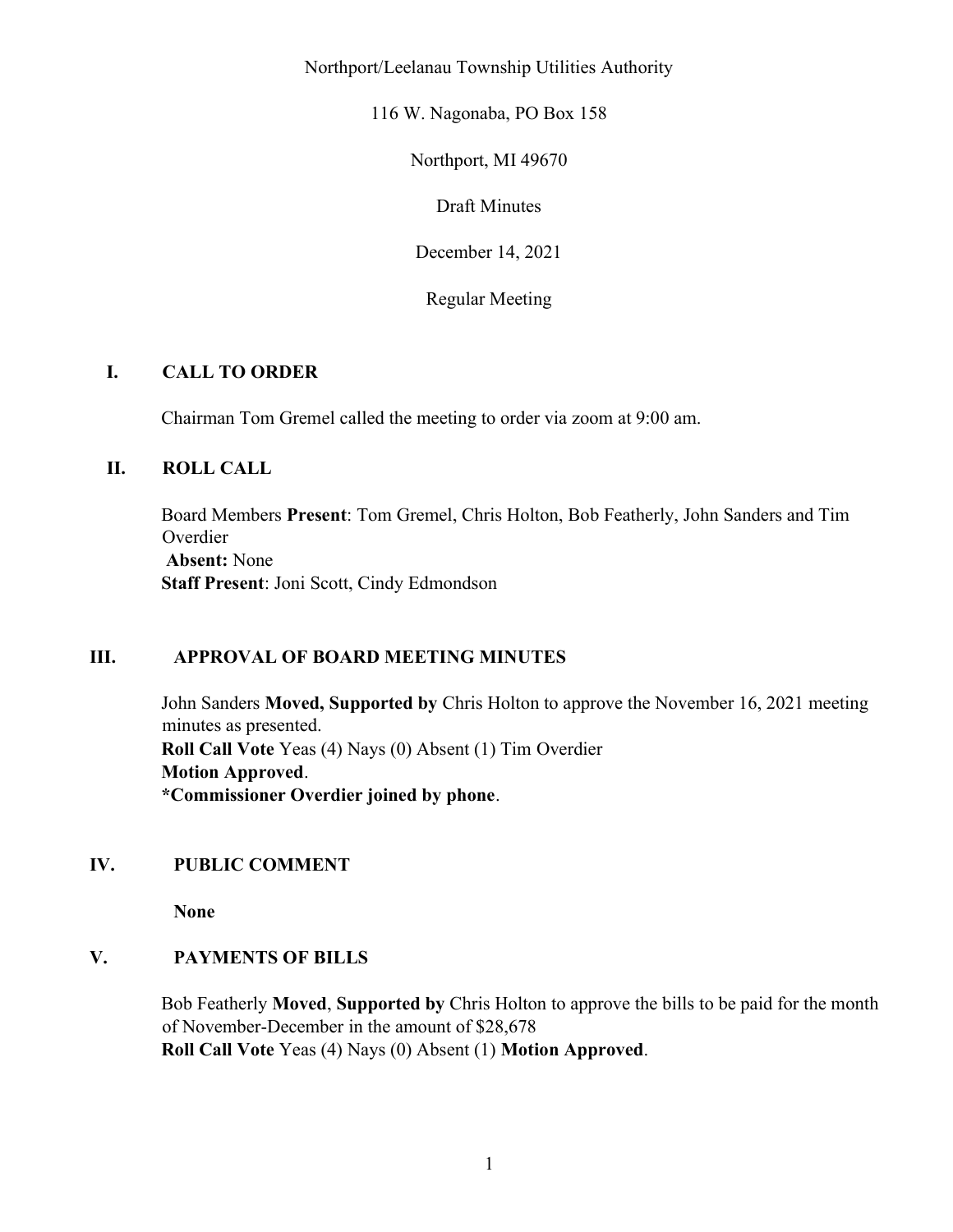# VII. STAFF REPORTS

### A. Treasurer/Clerk and Liaison Report

Clerk Scott reviewed the Capital Improvement Projects for 2022 and 2021-22 Financial reports with the Board. Scott noted the staggering increasing Operations and Maintenance expenses and the projected maintenance expenses the Board is facing for 2022. Details of the CIP and AMP projects are outlined in reports from Jacobs and prior Fleis and Vandenbrink SAW grant work and were provided to the Board.

Scott reviewed some of the most recent equipment failures and maintenance costs. Scott had a lengthy discussion with the Board, while reviewing the Capital projects and a financial spreadsheet outlining the NLTUA's annual operating expenses, a 6% increase due to inflation, projected capital project costs, and user operation and maintenance fees. The Board will be considering a \$23-25 per REU, per quarter increase in user fees for the upcoming 2022-23 fiscal year.

The Board asked Clerk Scott and Commissioner Featherly to draft a letter to explaining the need to increase the user fees for next months meeting.

#### B. Superintendent Report:

Superintendent Chris Holton reported that the two new sewer connections located on North Shore and South Shore would be prohibited from making a connection until spring.

#### C. Treatment Plant Operator Report:

Treatment Plant Operator Mark Huggard submitted a report for the month of November.

# VIII. COMMITTEE REPORTS

None

### IX. CORRESPONDENCE None